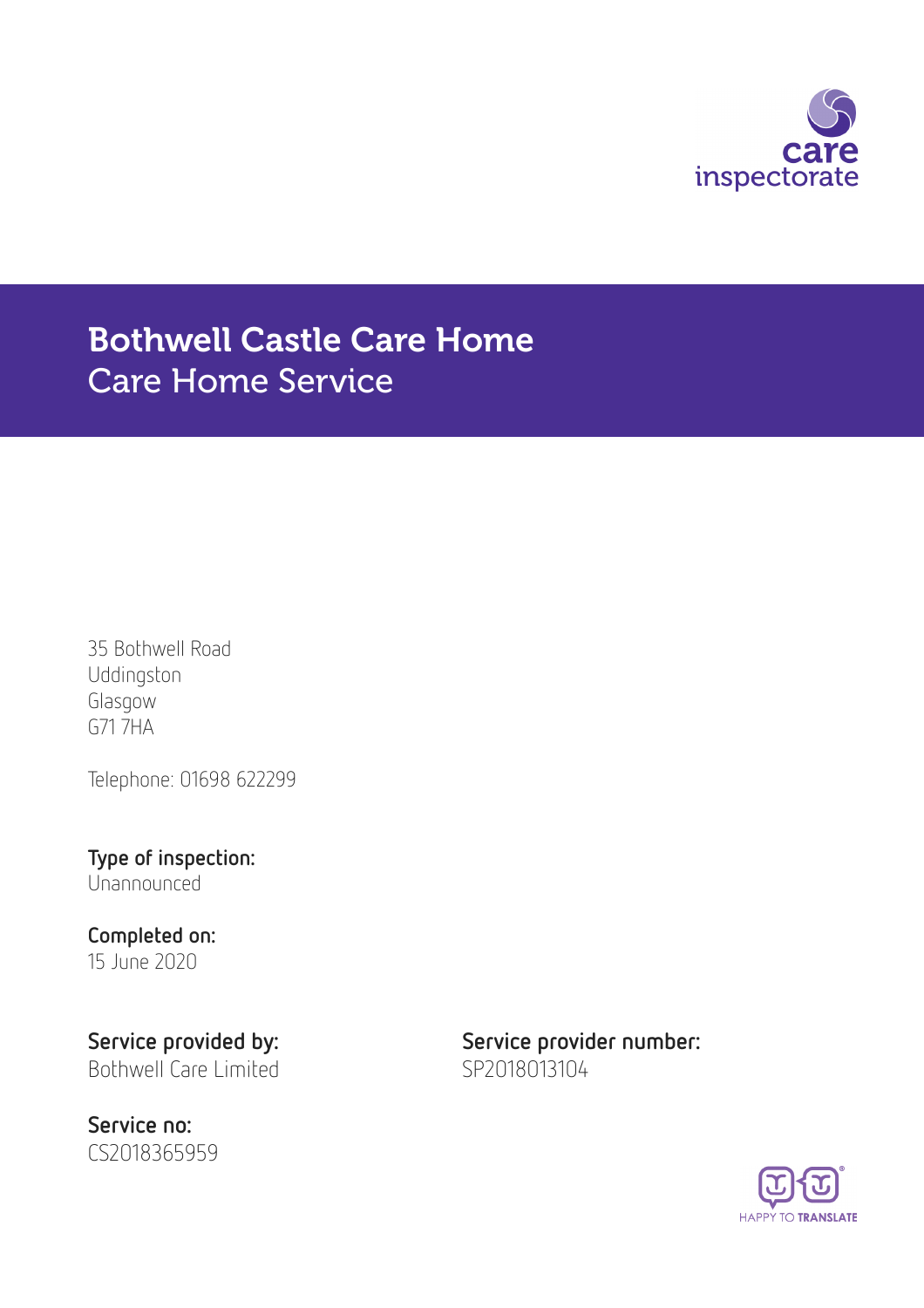### About the service

Bothwell Castle Care Home is registered to provide a care service to a maximum of 75 older people. There were 21 residents at the time of the inspection.

Bothwell Castle Care Home is a purpose-built care facility, situated on Bothwell Road in Uddingston, Lanarkshire. The Care Home forms part of the Bothwell community set back from the main road, with level access to the entrance and grounds. It is situated close to local shops and is easily accessed for visiting purposes. It is arranged over three floors and offers private, spacious bedrooms each with an en suite wet room.

It also provides a choice of lounges and dining rooms, which are decorated to a high specification. Other areas include, a games rooms, reminiscence lounges and a piano bar, as well as, assisted bathrooms. Additional facilities include a cinema, hairdresser with nail bar, a tea room and private dining rooms where families and friends can dine privately with their friends and family.

The service's aims and objectives are "To provide a consistently high standard of kind and compassionate care, designed to meet the individual needs and wishes of each resident. This will be achieved through the involvement of the resident and/or relatives in all stages of care planning, delivery and evaluation, to ensure that the personal needs and wishes of the resident are central and are consistently respected. Care and support will be adapted to support changes in resident needs, choices and decisions to ensure that the resident receives the right support and care at the right time. At Bothwell Castle Care Home, we are fully committed to delivering care and support that promotes the National Care Standards Principles of: Dignity and Respect, Compassion, Be Included, Responsive Support and Wellbeing".

This was a focused inspection to evaluate how well people were being supported during the COVID-19 pandemic. We evaluated the service based on key areas that are vital to the support and wellbeing of people experiencing care during the pandemic.

### What people told us

People told us that they were happy, and staff treated them well. Family we spoke to told us that they were very happy with the care and support their relative received. They told us there was good communication and they were kept up to date about their relatives' care and any changes in the service.

### From this inspection we evaluated this service as:

In evaluating quality, we use a six point scale where 1 is unsatisfactory and 6 is excellent

| How good is our care and support during the<br>COVID-19 pandemic? | $5 - V$ ery Good |
|-------------------------------------------------------------------|------------------|
|                                                                   |                  |

Further details on the particular areas inspected are provided at the end of this report.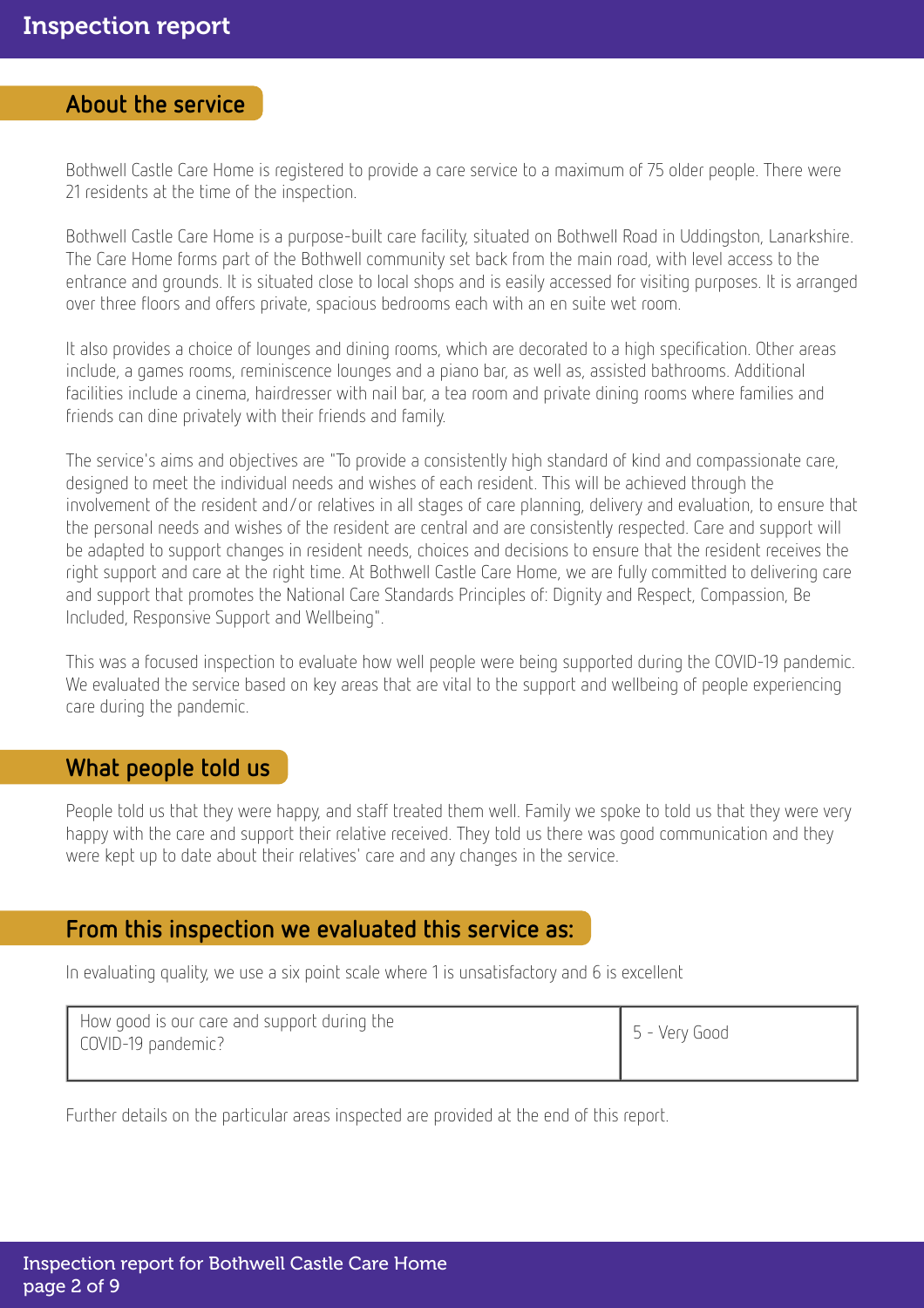### How good is our care and support during the 5 - Very Good COVID-19 pandemic?

### 7.1 People's health and wellbeing are supported and safeguarded during the COVID-19 pandemic

Staff engaged with people and communicated very well. Where there were restrictions to people's freedom, this had been risk assessed, discussed with the person's next of kin and was sensitively supported by staff, ensuring that people's human rights were respected and promoted.

People were supported to stay in touch with the family and friends using video calls and visiting through windows. There was a visitors policy in place which contained detailed information for visitors, including links to the current guidance so that they would know what to expect. We saw that people's needs were assessed on an individual basis and for those who experienced distress, visiting of a named family member was risk assessed and supported as part of the person's care plan. Family we spoke to told us that they were kept up to date about their relative's wellbeing and were involved in decisions about their care and support. This meant that staff and family worked together to support people.

People's care plans we sampled were up to date and included detailed information about the person's care needs and how they liked to be supported by staff. The management sent regular update letters to families to tell them about what was happening in the service and let them know about activities taking place. There was clear evidence that relatives were being kept up to date about people's care, although there was a lack of detail in people's care plans about the arrangements for this. It was good to see that people had anticipatory care plans in place should they become unwell and that these had been completed with the support of their family.

People could be confident that their food and fluid intake was being promoted and monitored. Fluid charts we sampled were fully completed and included an individual target for the person which was being achieved. We saw that drinks were available in the lounge areas and staff encouraged people to drink at lunchtime. To encourage people to eat and drink out-with set times, we suggested to management that drinks and snacks could be arranged so that they were available for people to help themselves to throughout the day.

People benefitted from the good links that the care home had with the GP practice. The GP contacted the service regularly to discuss people's health and wellbeing and there were weekly consultations using the NHS video call platform 'Near Me'. The manager advised they had good experiences of obtaining people's medicines and the care home received regular deliveries from the pharmacy. A 'homely remedies' policy was in place and the GP had given instructions as to which medicines people could take. This ensured that people had timely access to medicines such as pain relief should they need it.

There was very good attention to people's need to have meaningful activities. Staff spent time chatting to people, doing crosswords, looking at photographs and providing hand massages. Entertainment had also been arranged in the garden for people to attend. We saw a resident being supported to enjoy the garden, at their request, with staff discreetly monitoring them to ensure their safety.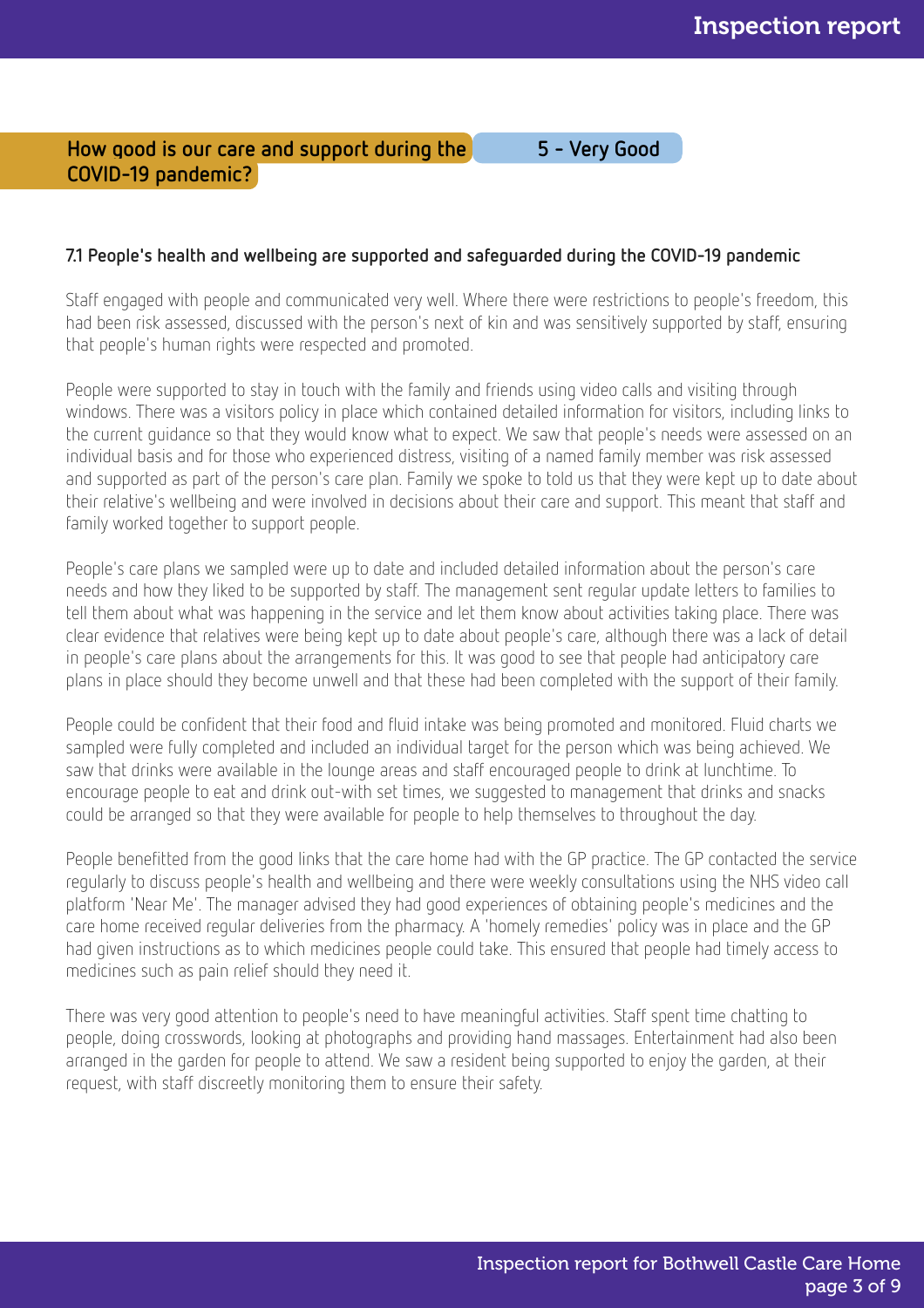### 7.2 Infection control practices support a safe environment for both people experiencing care and staff

People benefitted from a home that was clean. Staff we spoke to told us that they had enough cleaning equipment and were able to confidently describe how they undertook cleaning tasks in accordance with current infection control guidance. Management told us that they encouraged leadership at all levels and described how ancillary staff had taken responsibility for ensuring high standards of cleanliness were maintained within the care home.

People can be confident that they are cared for by staff who are well informed and have up to date knowledge about COVID-19 and guidance from Health Protection Scotland.

Sensible measures were in place to reduce the spread of COVID-19 by allocating staff to set areas to reduce footfall. There was an ample supply of personal protective equipment (PPE) available and we saw that staff used this appropriately. Staff sanitised their hands frequently using alcohol hand gel. Hand washing facilities were well signposted and instructions for safe hand washing were clearly displayed.

The care home had begun to welcome new residents. This was being done in a safe way. COVID-19 testing arrangements were in place for new residents and there were detailed care plans in place to support people during their initial period of self-isolation. For those who were self-isolating, signs were in place and PPE stations were available outside their bedrooms. We suggested to the management that these signs should be laminated to allow for effective cleaning.

The manager advised that COVID-19 testing for residents and staff was due to start the following week.

### 7.3 Staffing arrangements are responsive to the changing needs of people experiencing care

People can be confident that they are supported by a staff team who have received the training they need to support them in their role. We reviewed staff training records and found that these were well completed. We suggested some training that could be added to the list of essential training for staff and the manager agreed to take this forward. Staff continued to progress their own personal development by completing reflective accounts which enabled them to reflect on their learning and how this would impact on their practice.

People's care and support was well coordinated and there were systems in place to ensure that people experienced consistency and continuity in their care. People were supported by a staff team who knew them well, and communication was supported through regular 'flash' meetings. People experienced warmth, kindness and compassion from a staff team who had access to a range of support arrangements, including occupational health support and one to one supervision sessions. Staff told us they felt well supported by the management team.

People could be confident that their care and support was consistent and stable because staff worked well together. People were responded to promptly as there were enough staff available to meet people's needs. Staffing arrangements were regularly reviewed to ensure that there were sufficient staff on duty. There was a caring culture and we saw that people were supported by a staff team who were sensitive to their needs and wishes.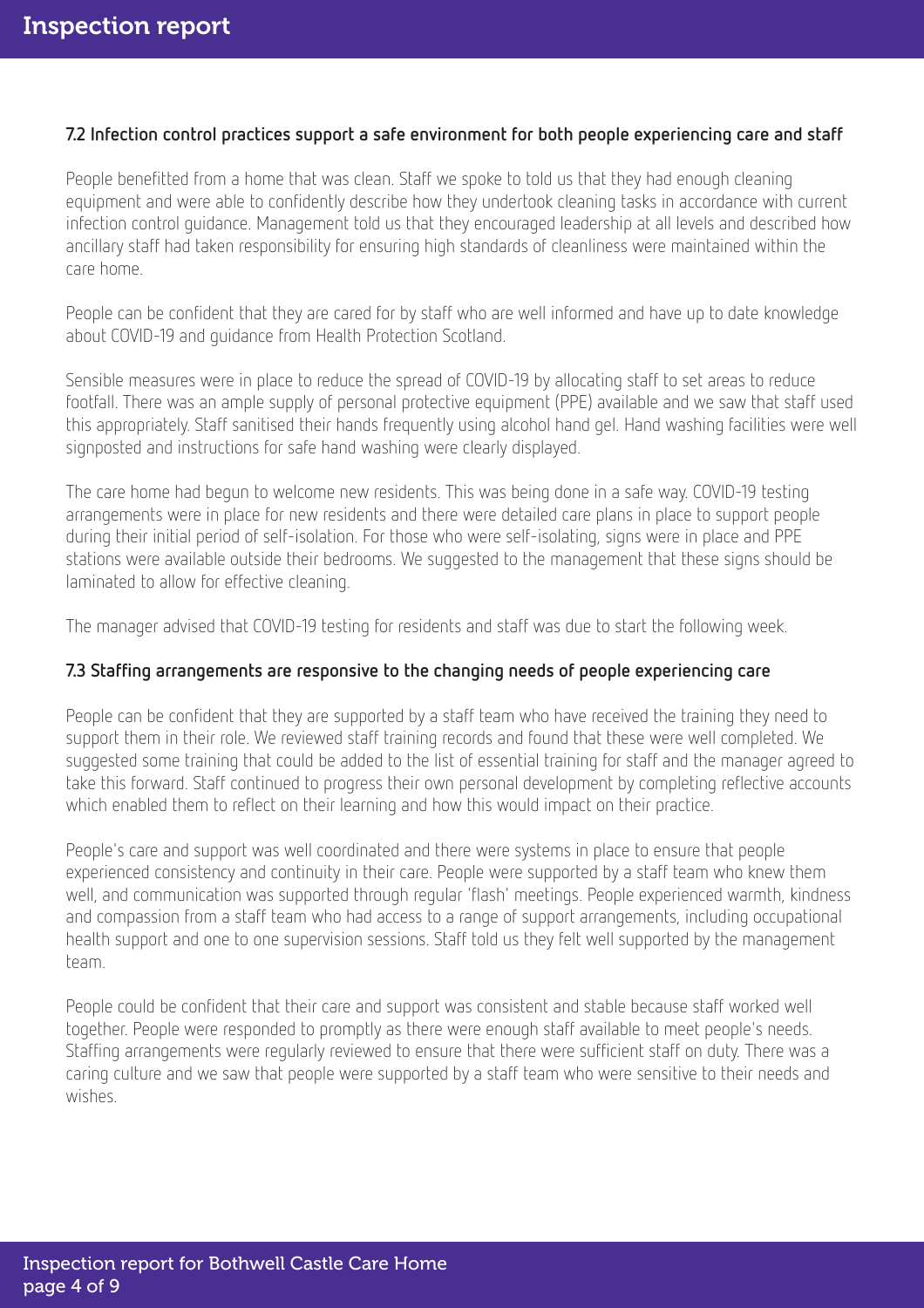### What the service has done to meet any requirements we made at or since the last inspection

### Requirements

### Requirement 1

To ensure that people who have sustained a fall can be confident that the provider has robust systems in place, then the provider must ensure that by 31 December 2019:

1. They assess a resident's responsiveness and for any injury (including cuts, bruising, deformities or pain) at the time of the fall.

2. Assess level of injury, provide reassurance and take appropriate action (for example, call ambulance/GP/ NHS 24).

3. Ensure ongoing monitoring of the individual as some injuries may not be apparent at the time of fall.

4. Carry out a post falls analysis of this which takes into account why the fall may have occurred and any lessons learned to reduce the risk of this re-occurring.

This ensures that care and support is consistent with the Health and Social Care Standards, which state: 'My care and support meets my needs and is right for me.' (HSCS 1.19). It is also necessary to comply with Regulation 4(1)(a) (welfare of service users) of the Social Care and Social Work Improvement Scotland Regulations 2011.

### This requirement was made on 21 October 2019.

### Action taken on previous requirement

Focussed COVID-19 inspection. This area was not assessed at this inspection"

### Not assessed at this inspection

### Requirement 2

To ensure that people are supported with all aspects of their life, the provider must ensure that there are comprehensive personal plans in place, by 31 December 2019, to guide staff on how to care and support each person. This ensures care and support is consistent with the Health and Social Care Standards, which state: "My personal plan (sometimes referred to as a care plan) is right for me because it sets out how my needs will be met, as well as my wishes and choices" (HSCS 1.15). It also complies with Regulation 5(2) of the Social Care and Social Work Improvement Scotland (Requirements for Care Services) Regulations 2011 (SSI2011/210).

### This requirement was made on 19 September 2019.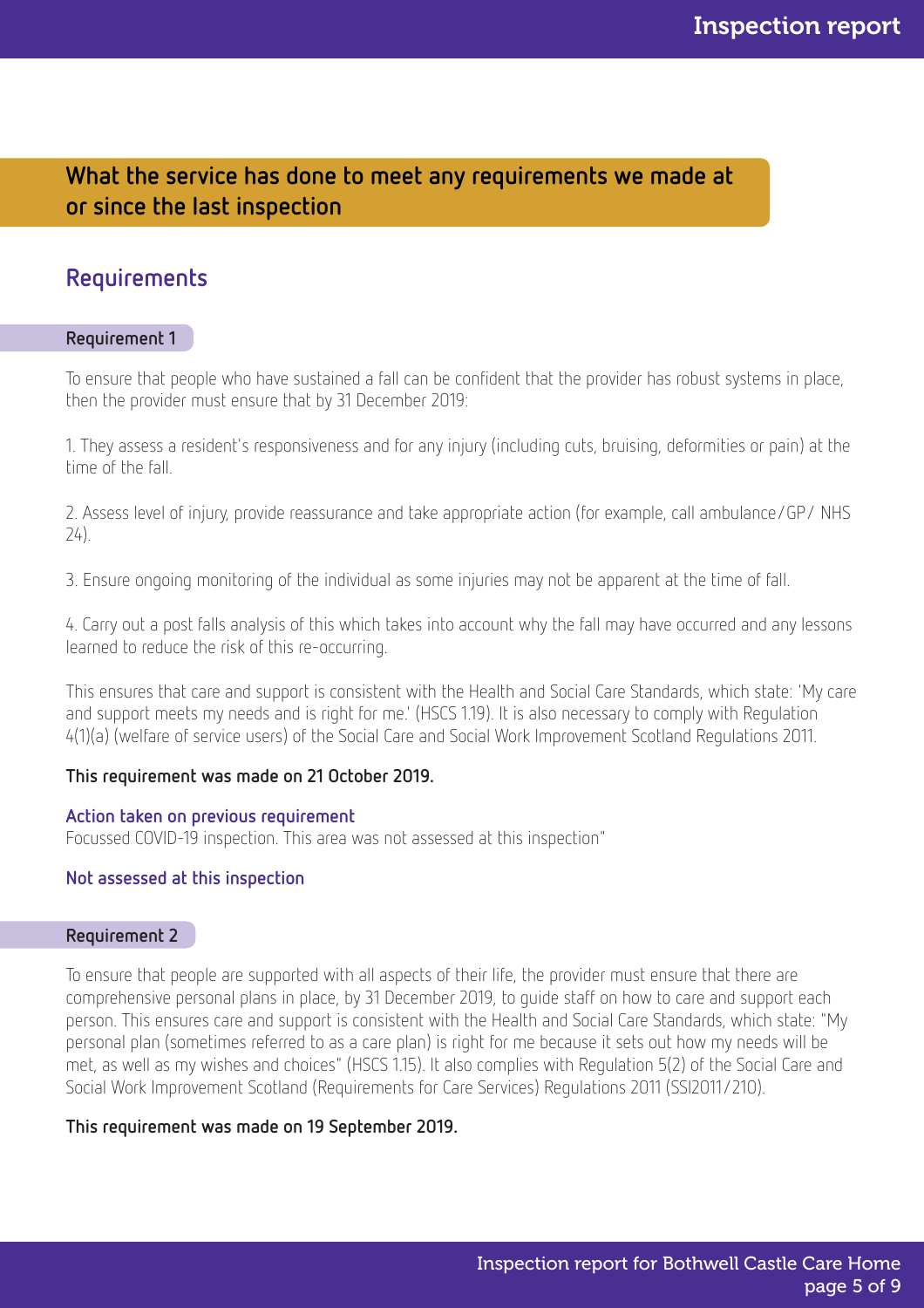### Action taken on previous requirement

New personal plans were in place. We found that these were easy to read and reflective of people's needs. There was clear evidence that families had been involved in the development and review of these. Resident's daily notes were detailed and reflective of the care and support provided on a daily basis.

### Met - within timescales

### What the service has done to meet any areas for improvement we made at or since the last inspection

### Areas for improvement

### Previous area for improvement 1

The service should keep records of the training needs analysis of each member of staff and details of delivery of training. This ensures care and support is consistent with the Health and Social Care Standards, which state: 'I have confidence in people because they are trained, competent and skilled, are able to reflect on their practice and follow their professional and organisational codes.' (HSCS 3.14).

### This area for improvement was made on 19 September 2019.

### Action taken since then

The service had introduced a new training system and there was clear evidence of all training undertaken by individual staff. Where additional training was needed this was sourced. Management had a clear overview of staff's training needs and this ensured that management could target training where needed.

Has this area for Improvement been met : Yes

### Previous area for improvement 2

The service should ensure that all daily record charts including, but not limited to, TMAR (topical medication administration records) and food and fluid charts are recorded contemporaneously. This ensures that care and support is consistent with the Health and Social Care Standards, which state: 'My care and support meets my needs and is right for me.' (HSCS 1.19)

### This area for improvement was made on 19 September 2020.

### Action taken since then

We reviewed some of the daily charts in place and found these to be completed at the time of care delivery. Records were completed appropriately and reflected the care being provided to residents.

Has this area for Improvement been met : Yes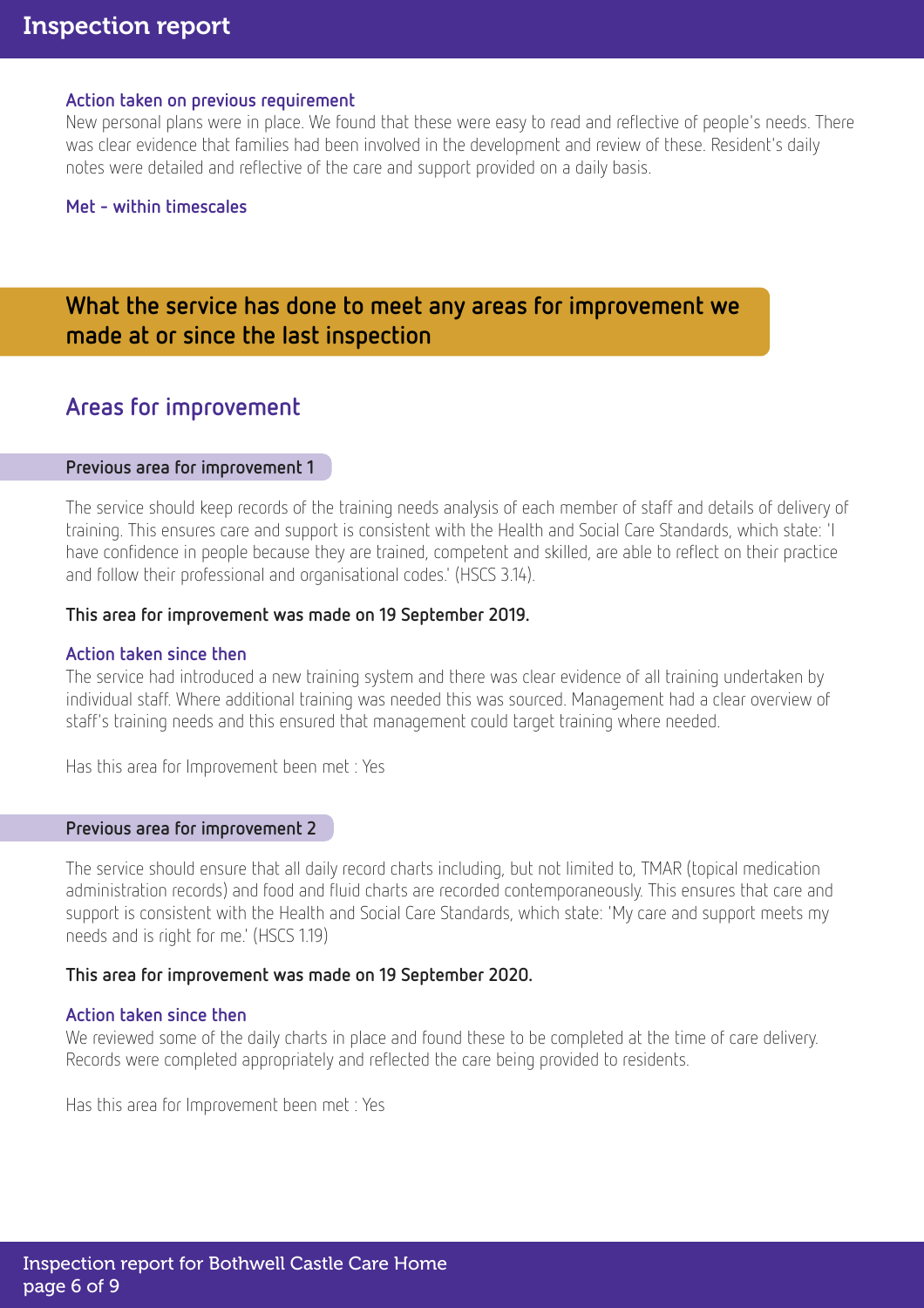#### Previous area for improvement 3

The service should ensure that a system is in place to demonstrate that residents and/or their legal representative have consented to certain aspects of their care. This should include the taking and use of photographs and the use of any equipment that could be considered as restraint. This ensures care and support is consistent with the Health and Social Care Standards, which state: 'I am fully involved in developing and reviewing my personal plan, which is always available to me' (HSCS 2.17).

#### This area for improvement was made on 19 September 2019.

#### Action taken since then

We saw information contained within residents' care plans that highlighted appropriate consents had been obtained from the relevant individuals in relation to areas such as consent for photographs and beds rails. The manager advised that they were currently reviewing this documentation in order to provide a clearer overview of consents agreed.

Has this area for Improvement been met : Yes

### Previous area for improvement 4

The service should ensure that people receive any 'over the counter' medications following best practice guidance and their own Homely Remedy Policy. This ensures care and support is consistent with the Health and Social Care Standards, which state: 'Any treatment or intervention that I experience is safe and effective.' (HSCS 1.24).

### This area for improvement was made on 19 September 2019.

#### Action taken since then

An appropriate homely remedies policy was now in place for over the counter medications with relevant agreements from the resident's GP.

Has this area for Improvement been met : Yes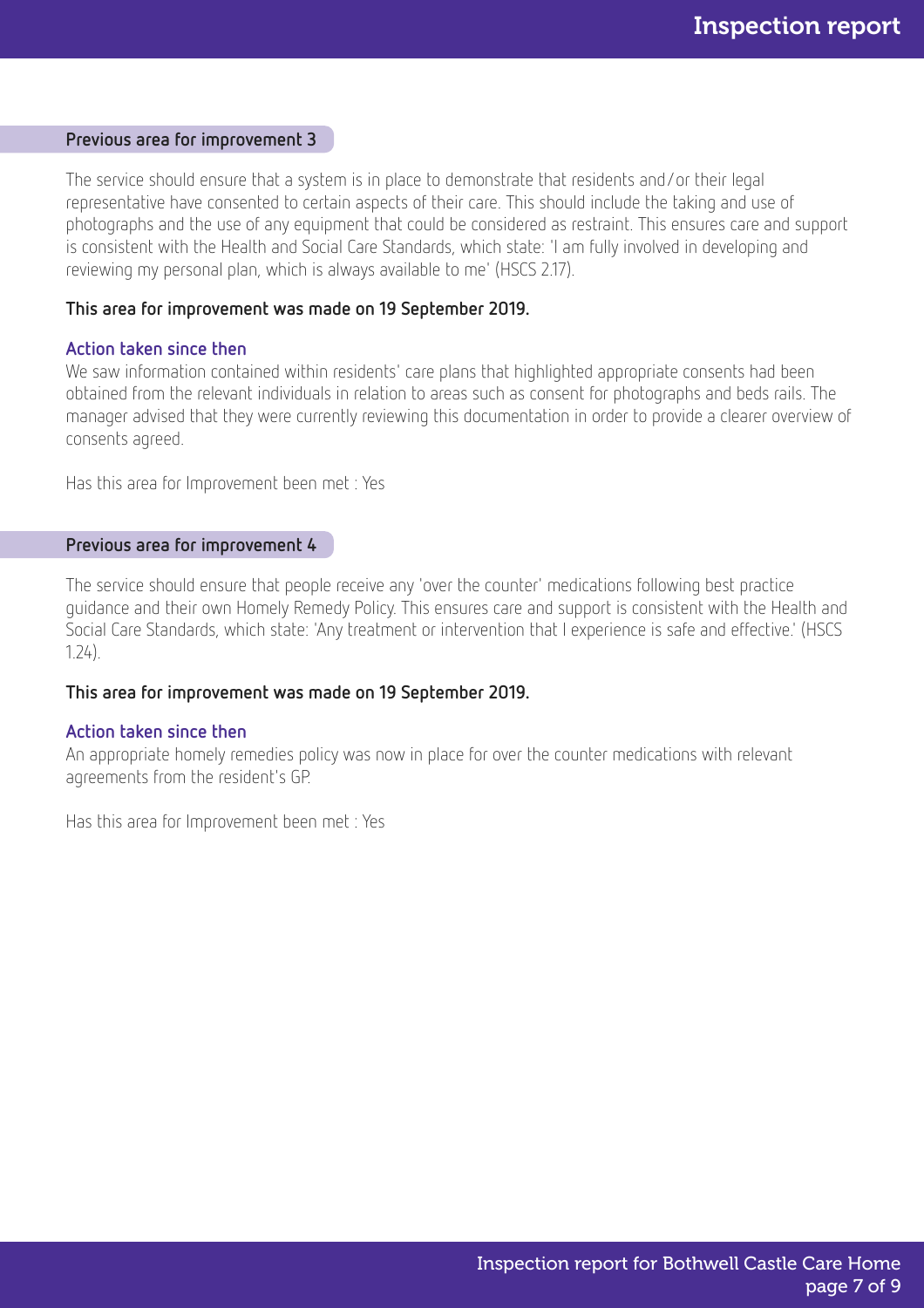## Detailed evaluations

| How good is our care and support during the COVID-19 pandemic?                                       | 5 - Very Good |
|------------------------------------------------------------------------------------------------------|---------------|
| 7.1 People's health and well being are supported and safeguarded during<br>the COVID-19 pandemic     | 5 - Very Good |
| 7.2 Infection control practices support a safe environment for people<br>experiencing care and staff | 5 - Very Good |
| 7.3 Staffing arrangements are responsive to the changing needs of<br>people experiencing care        | 5 - Very Good |